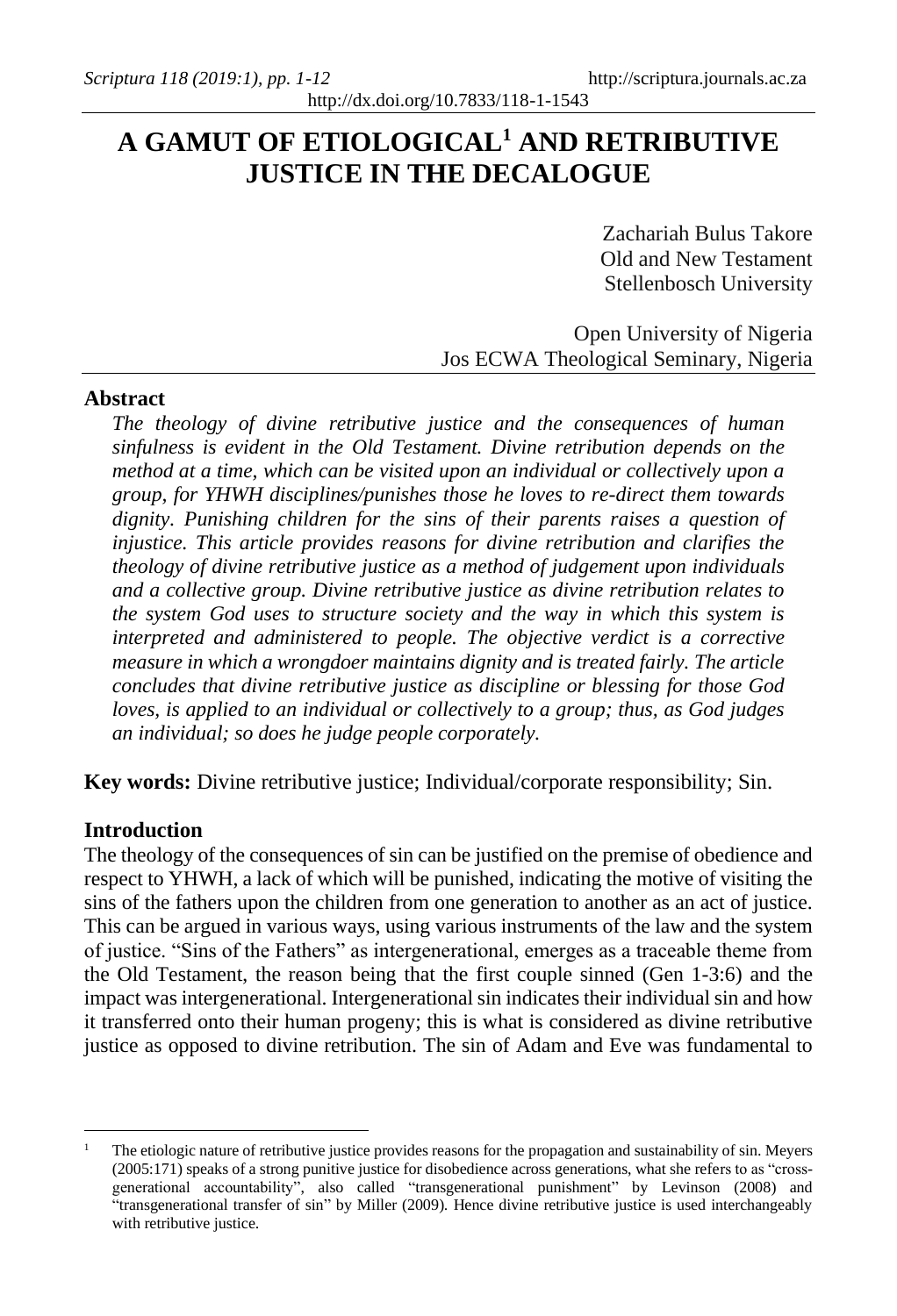all human transgressions.<sup>2</sup> In this situation, the covenant context provides grounds for Africans to reason for sins of the fathers as intergenerational sin. This is why references are made in the Old Testament to how the consequences of sin are propagated. The Decalogue<sup>3</sup> clarifies why and how the sins of the fathers affects the children. All the same, the type of justice may depend on a wide range of acts committed or omitted before YHWH. Hence consequences are transferable in the form of curses and can be sustained in a society where God is not respected.

It is important to determine if the administration of justice creates an impression that retribution can only be visited upon an individual. For what reasons would YHWH show love or hatred for innocent created beings? In other words, why punish the innocent for the sins of others, the sins they know nothing about? This article will provide reasons and argue for divine retributive justice, and also shows how God is loving despite his manner of retribution in the Scripture. Again, the innocent ask why should we suffer for what others have done? (Why suffer for the sins of our fathers?) It could be that YHWH brought about intergenerational punishment of the innocent because their parents bow to other gods, indicating disrespect to him and allegiance to other gods (idolatry/polytheism). The command of YHWH is not to bow before other gods, not to make images of him, and not to equate him with other deities. This demonstrates that investigating the sins of the fathers as it relates to the beginning, $4$  conceptualises sin as inherited from our human ancestors, and depicts the theology of original sin as the intergenerational transfer of sin. Certain traditional African communities are familiar with sins of the fathers being punished by YHWH in the form of consequences, which

<sup>&</sup>lt;sup>2</sup> To disobey could be regarded as human choice, which is why De Beer (2014:73) clarifies that the human soul consists of three aspects: the intellect, reason and inner perfection, each involved in a specific kind of knowledge. God is involved in the act of saving humanity in future and helps them abstain from sin. Fitzpatrick (2009:703) also considers the transformation that resulted when humankind ate the forbidden fruit from the garden. This prevented them from attaining closeness with God, because their misdeed defined their new state of corruption and wantonness. Andrews (2011:231-232) clarifies this as the divine command-call that created a world that God saw as good. In the creation space, humans were considered the crown of all creation.

<sup>&</sup>lt;sup>3</sup> Sins of the fathers appears in both contexts of the Decalogue, hence the appraisal of the Decalogue. Deut 5 is positioned in the older context of covenant and Ex 20 in the later context, as the covenant tradition is older than the holiness context. Duke (2015:347-348) refers to four texts where God visits the guilt of parents upon children, including Ex 34:6-7 and Num 14:18-19. In trying to position the contexts of the Decalogue, holiness theology supports the lateness of Exodus' record. Mtshiselwa (2016:135, 140) refers to earlier and later sources; the earlier sources were re-read and reused, and Lev 25:8-55, which is ascribed to Deuteronomistic and priestly writers, was reused in the holiness context. He asks, if the theme of deliverance from Egypt was indicated as captivity in Babylon, why was it repeated in the holiness context long after the liberation from exile? This implies its lateness as compared to Deuteronomic traditions.

Perhaps sin emanated from the pre-Torah revelation, where rebellion is said to have taken place within the earliest cosmic order: people sinned and were exiled (Gonzales 2012:374). Halloran (2012:185) describes original sin as present even prior to any human personal decision or choice. Patrick (2008:603) notes that the law began in Genesis within the socio-cultural and religious realms. Gen 2:4, 25-26, indicates that creation culminated with a marriage-like covenantal tie (Mal 2:14-16), the concept of a relationship with God. De Beer (2014:65-66) observes that God fashioned humans from the dust of the **ץ ֶר ֶא**) ground), breathed life into them and made them living beings (Gen 2:7). "Man" was given a partner (Gen 2:21-23) to be fruitful, to multiply and to fill the earth (1:28). Andrews (2011:231) says God called forth the created order and it came to be. The world was created with humans as the crown of God's work, given the benefit of living freedom within their world, with the will to decide what affects the other. It is here that humanity fell or sinned, and their decision led to the fallen nature that affects all humankind. Halloran (2012:185) equates this root of "original sin" to the historical rejection of God's love through human misbehaviour. Hence sin can neither be part of the original creation nor did it arise out of the creation. Instead it came to exist in a situation as a result of a choice, resolution or human judgement.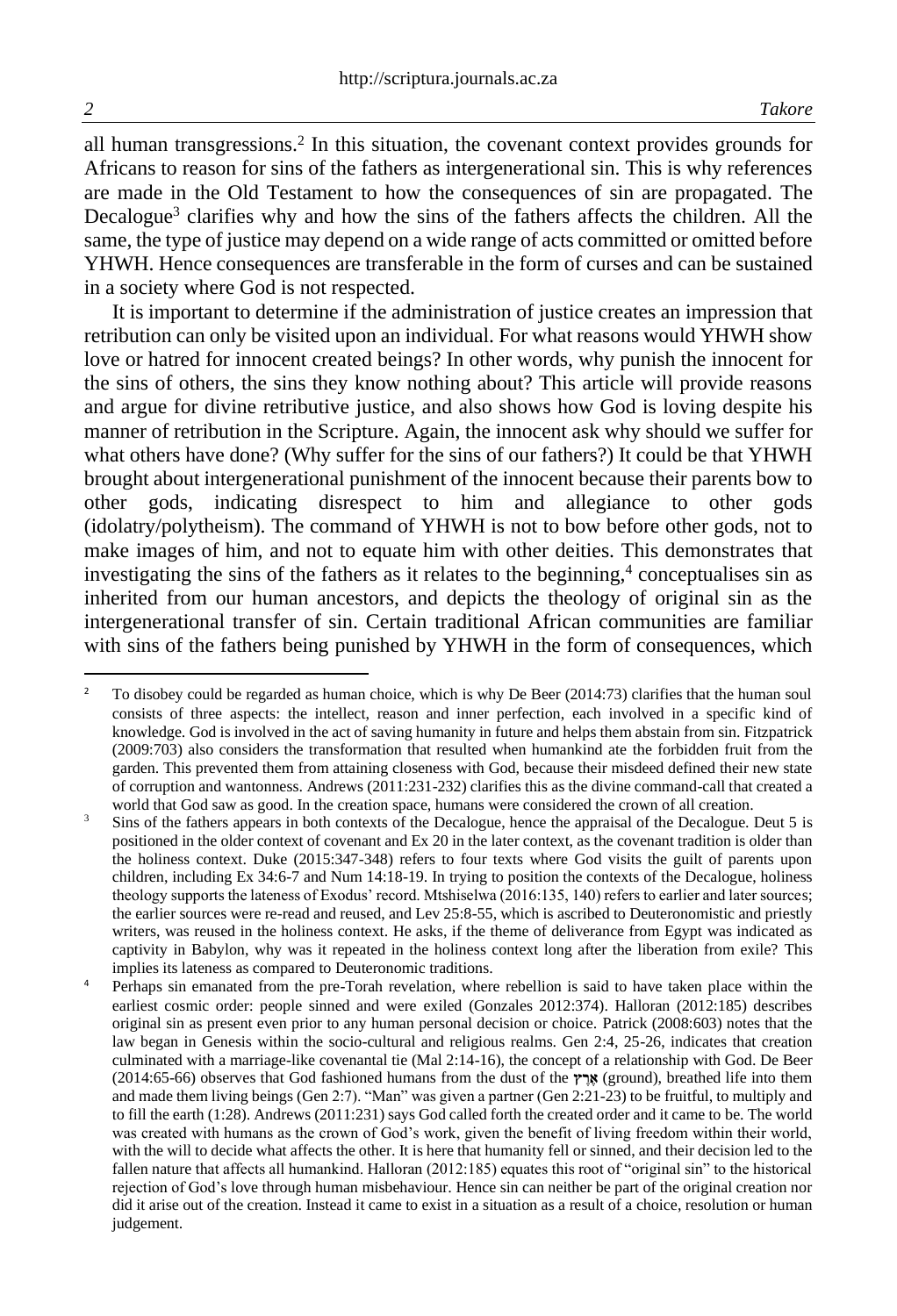depicts what we may be more familiar with as intergenerational punishment, also referred to as retributive justice or divine retribution.

Among the reasons for divine retribution are, *image making* and *image worship,* as exemplified by the golden calf, when YHWH became jealous and executed his justice. Perhaps this is what led YHWH to visit the sins of the fathers upon the children for their violation of the covenant. According to Witte Jr. (2009:5), the phrase sins of the fathers appears in four texts, all within the Pentateuch and two in the Decalogue (Ex 20:5 and Deut 5:9), but the clear sense of the text relates to idolatry. Those who hate YHWH and continue to perpetuate sin, shall suffer the intergenerational transfer of punishment as divine retributive justice, hence calling for human dignity. It is not just the sins of the fathers that serves as the cause of divine retribution, but unfaithfulness to the covenant and the human inability to maintain holiness. The first family sinned (Gen 3:5-7) and thus transferred their punishment upon their descendants. Sin progressed from individual transgression to corporate responsibility, which informs the perception of divine retribution in the form of original sin. Miller (2009:57, 59) points to wrongdoing as evil, and its shame for traditional Africans, and to the impact of sin on human life and its consequences for the faith of the believing community. Israel's idolatry was not regarded as an individual sin but that of the community, just as they as a group agreed to be faithful. Similarly, God's people were expected to be holy just as YHWH is holy. Holiness is required as part of the solution to divine justice. In this era, bodily purity and ritual cleansing as in Lev 25-26 were emphasised. These practices of holiness were more clearly indicated in the second temple era and later applied in the church. Sins of the fathers<sup>5</sup> in the holiness context must have been re-emphasised by the priests to prepare God's people for the revival of temple worship and for the dignity of their society. Hence, retributive justice was practiced in the Old Testament.

## **Theology of retributive justice in the Old Testament**

On several occasions consequences of sin were transferred from one person to another, which are indications of retributive theology. The examples indicated below interrelate the sins of the fathers and the transference of consequences from the pre-exilic to the post-exilic era. Most of the instances had to do with important figures in the Old Testament like Achan, Eli and David, whose sins affected their children. Perhaps it is for this reason that, during the second temple era, the priests developed the holiness theology to draw the people close to God to avoid the transfer of consequences. Divine retributive justice is a subject which Levinson (2008:59) attends to when he discusses the lament of the exiles for the injustice of past generations and the judgement of the divine Judge. They feel they are suffering unjustly and proclaim the innocence of their generation while blaming the past sins of their fathers. They envision a repetitive catastrophe upon them in the future, and the possibility of dethroning their God by the presence of their idols and evil. This brings to mind a loving God, as an unjust Judge who punishes the innocent. Van Leeuwen (2011:134-135) designates  $sin<sup>6</sup>$  metaphorically as "guilt", which

<sup>5</sup> Few commentators refer to sins of the fathers; it is not the command but its extension. This emphasis sends a message that affects the whole context and reiterates the lament of the exiles. The problem lies in the fact that most scholars neglect this issue. Yet it is relevant to African perception and other third world communities.

<sup>6</sup> Perhaps the metaphor of sin as a weight to be carried, with sin as a debt to be paid, drives the point home*.* By sinning, Adam and Eve incurred a debt to God, viz. death. Sinners are considered to have incurred a debt in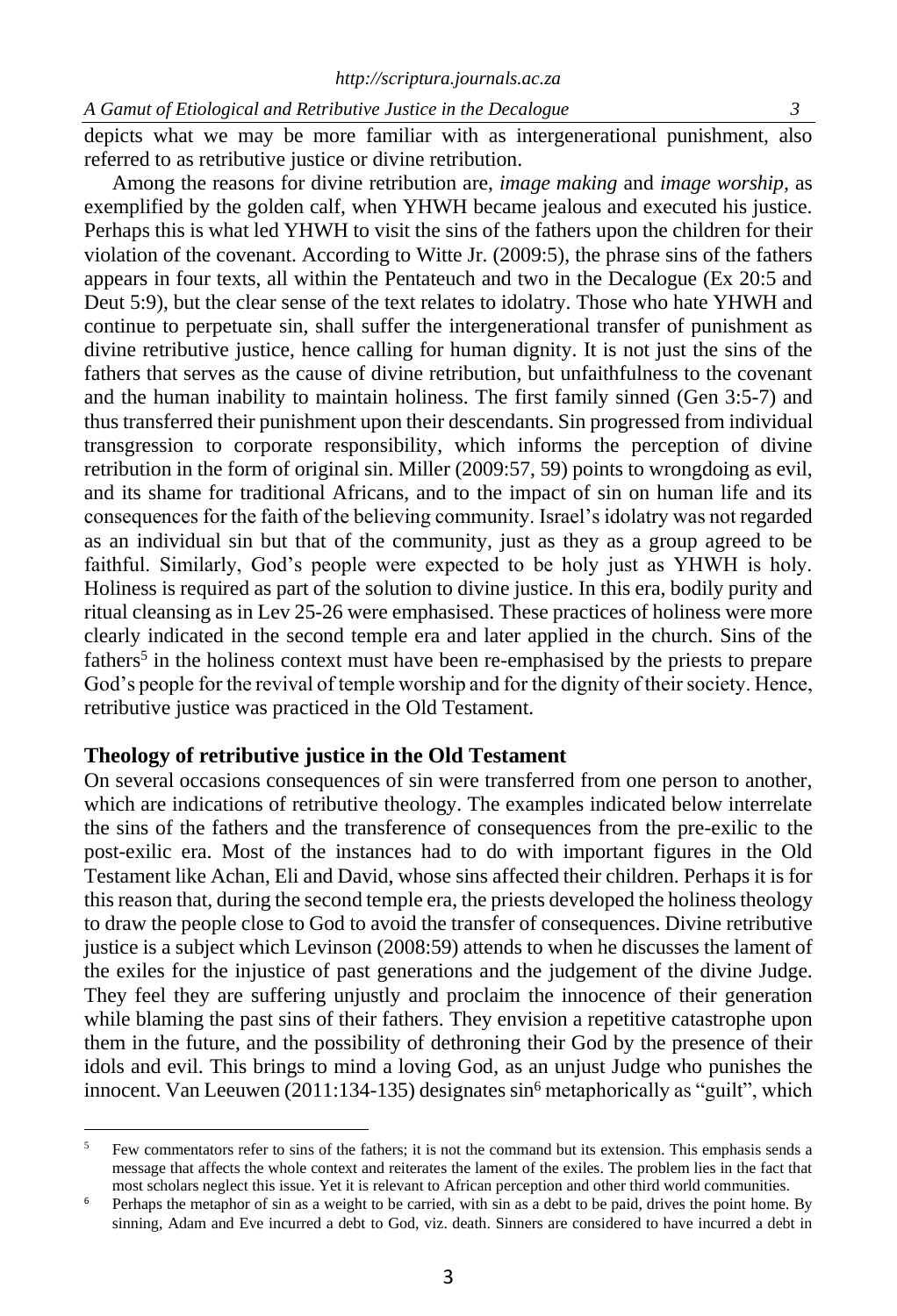weighs a person down. Guilt can be seen as the magnitude or feeling of sin/shame. It can be personal self-recrimination or public castigation, a notion of "sin as guilt or debt" of the past that "weighs a person down" and can spread the shame/guilt to affect others.

It is worth mentioning that Ro (2011:410) says the text focuses on a very refined theological problem which emerged in the post-exilic period when Israel was called to obedience. The exile was a period of great painful purging like Sodom and Gomorrah or Noah's flood, when God's people suffered for their wrongdoing. God is believed to be responsible for certain outcomes or consequences of human disobedience. Zimran (2014:313-314) says disloyal kings were condemned to national defeat (2 Chron 14:9- 14; 16:7-9; 20:1-30; 24). Equally, obedience to the covenant was rewarded with economic prosperity in the land (2 Chron 27:6). This is exemplified by the standard of "measure for measure" or "blessings and curses" from the idea of "cause and effect" that relates human actions and their consequences<sup>7</sup> as in the covenant theology. The Chronicler gave examples of incidents and punishments meted out as either by "blessing and curse" or by "measure for measure" (2 Chron 25). On account of "civil war" between Judah and Israel, it lacks any allusion either to cause-and-effect or the direct recompense principle. Although the Chronicler does not always adduce the doctrine of retribution, that is how direct recompense forms a recurrent motif in Ex 21, which balances sins and punishment and explains the clauses that link action and consequence upon humanity.

In the covenant context, mostly post-exilic, God dealt with fathers who were guilty of infidelity according to a pattern. First "sins of the fathers" is illustrated in the family of King David, thus Absalom's noted consequences were possibly a result of David's sin. I agree with Avioz (2013:346-348) that the punishment imposed on Absalom was the result of Nathan's oracle in 2 Sam 12. Absalom is considered an instrument in God's hands to punish David following the divine justice rule of punishing children for the sins of their fathers (Ex 34:7, Num 14:18, Lam 5:7). Furthermore, in the ancient treaty context of blessings and curses, there seems to be a divine intention to discipline both David<sup>8</sup> and Absalom.

The second pattern emerges with regards to Israel's kings and priests. Smith (2013:17-19, 21-23) links Eli, Samuel, Saul and David as Israel's leaders affected by sin (1 and 2 Samuel). Primarily, these are leaders/fathers! Three of them lost their dynastic hope as a result of wrongdoing, like Eli and his children, Hophni and Phinehas, whose disloyalty led to punishment. In Lev 7:31 and Deut 18:3, they were priests under their father Eli. They despised the offerings to the Lord, committed immorality with women

some way. Sin then has a "cost", and we, as it were, "pay for our mistakes". Humankind fell down in its decisions right at the outset, which, in the end, led to tragic results. Among key biblical texts in Van Leeuwen's historical and theological argument are Lev 25-26, Isa 40:1-2, and a number of texts from Proverbs, all of which together raise issues that became eschatological, especially in Jeremiah and Daniel.

<sup>&</sup>lt;sup>7</sup> The war with the Edomites is one of the most prominent accounts in 2 Kgs 8:20-22. In this case, "Edom has been rebellious against Judah because Jehoram led the inhabitants of Jerusalem astray and made Judah wayward". The doctrine of retribution reflected in this verse suggests that the sin adduced in v. 11 is intimately associated with the sentence described in vv. 13-14 and 16-17. Verse 11 depicts Jehoram not only as being personally idolatrous but also of leading the people away from the worship of YHWH.

Walters (2015:94-95) observes that the first responsible step is owning up. He refers to David as an individual: I am a human being, my sin is *before me* (Ps 51:3)*,* using the metaphor of space and place. Ps 51: 4 says "Against you only, have I sinned and done what is evil in your sight." He continues talking to God, admitting that surely he has wronged him, he, David, has committed *this evil*, the Holy One sees his sin. David refers to individual responsibility for his sin, but the consequences includes his family.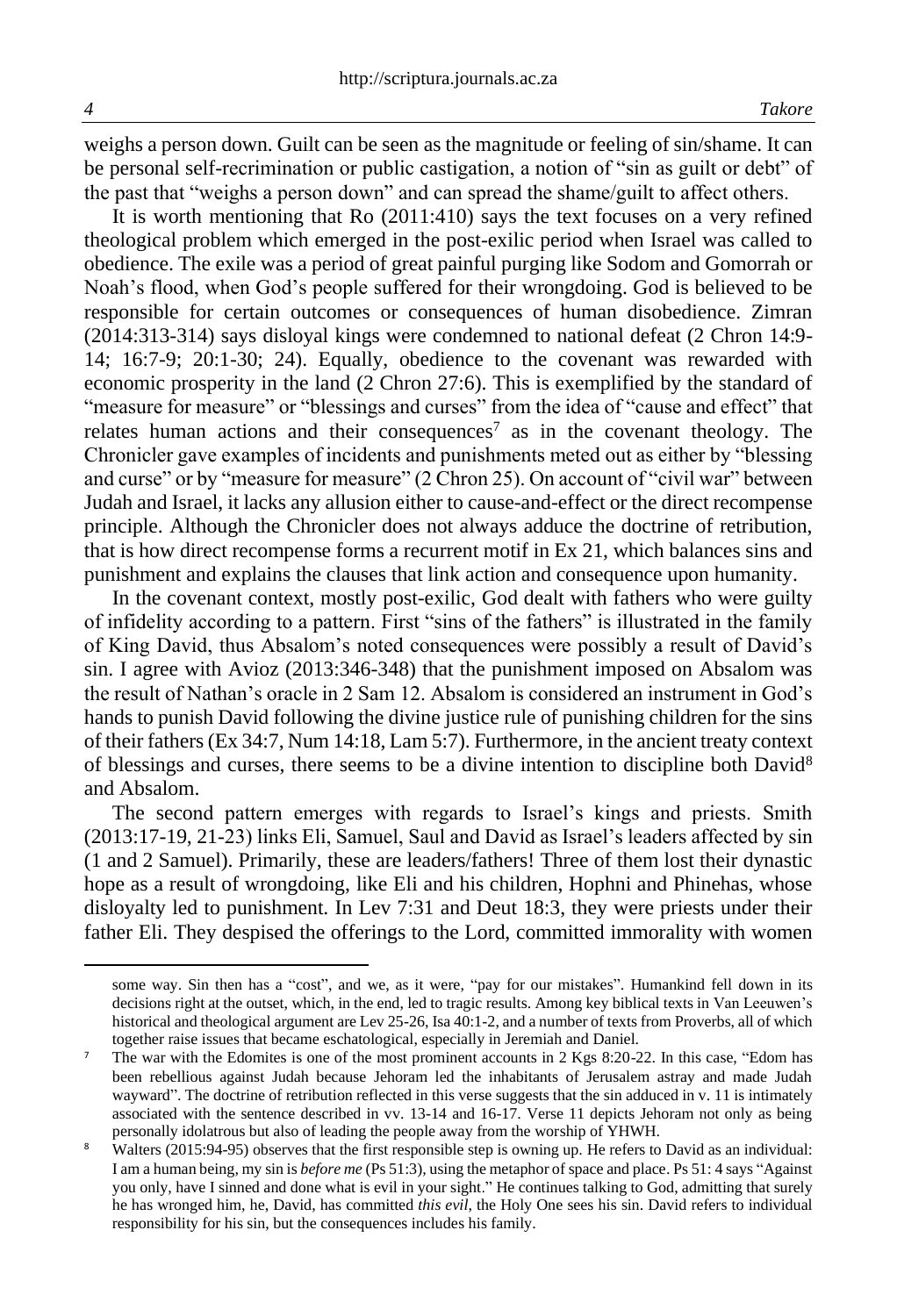in the tabernacle of the Lord and blasphemed the Lord (Num 15:30-31). Whoever blasphemes, will be cut off (Lev 24:16), according to the blessings and curses in the ANET practices. Moreover, Smith (2013:22-23) finds that in 1 Samuel, the two sins that caused Eli's guilt were that he violated the prescribed worship order and that he pleased his sons over God (2:27-29). God punished his household, for his sons had brought curses on themselves and he did not rebuke them. In 1 Sam 2:30, the Lord says "…those who honour me I will honour, and those who despise me will be lightly esteemed". The sin became a national and dynastic sin that led to more consequences.<sup>9</sup>

The third pattern emerges from Achan's story. Berman (2014:115-119) narrates a great challenge from the story of Joshua 7, although the text indicates that he acted alone, and describes the sin as a breach of law by Israel (7:1, 11). In the field of moral actions, collective responsibility is attributed to the whole of Israel. Evidently "corporate responsibility" existed in ancient Israel; primitive Israelites made no clear distinction between an individual and the social group. This supports the presupposition that both responsibilities co-existed in Israel. Certain scholars have adopted this basic approach that the corporate nature means the group is treated as a single related whole in the covenant and are treated as a single related whole in their punishment as well. Thus, the sin of Achan is an expression of collective responsibility, like "sins of the fathers" being visited upon the children. The Hebrew Bible refers to the notion of collective guilt directly or indirectly in Ex 20:5, Deut 5:9 as well as Lam 5:7, Jer 31 and Ezek 18, 20.

This seem contrary to the individual responsibility proposed by the prophets Jeremiah and Ezekiel. Berman (2014:118) argues that a large group's sin did not lead to consequences for another group. Yet there are stories of individual disobedience and punishment of the wrong-doers (Lev 24:10-12, Num 15:32-35, 2 Sam 6:7). This is consistent with the law codes of the ancient Near East of the  $19<sup>th</sup>$  century and the Laws of Hammurabi from the  $18<sup>th</sup>$  century BCE. These seem to sanction collective responsibility over individual responsibility. Zimran (2014:314) describes the parameters of the transgressions as having to create a link between the king and the people as corresponding with the delineation of Jehoram's sin. The appearance of Jehoram's brothers as a collective figure in 2 Chron 21:4 indicates the significance of the family<sup>10</sup> ties between the murderer and his victims. Throughout the biblical period,

<sup>9</sup> According to Zimran (2014:308-310), Jehoram's death and burial are recounted in 2 Chron 21:19-20, with v. 19 depicting Jehoram's demise after an illness. "Asa slept with his fathers... and was buried in the grave that he had made for himself... a very great fire was made in his honour" (2 Chron 16:13-14). God later in Kings promises Zedekiah: "Thus says the Lord concerning you: You will die a peaceful death. 2 Kgs 8:24 reports: "He slept with his fathers and was buried with his fathers in the City of David. In 2 Chron 21:20: "Jehoram ...was buried in the City of David, but not in the tombs of the fathers". The account describes Jehoshaphat's death and burial in 2 Chron 21:1: "Jehoshaphat slept with his fathers and was buried with his fathers in the City of David", emphasising his connection to his ancestors. Verse 20 reveals his disconnection from the ruling house by means of the reference to the kings' tombs. Thereby he is portrayed as unfit for interment and thus eternally sundered from his own family and the royal house. The only exceptions to this practice are Jehoram's son, who also "followed the practices of the house of Ahab", and Amon, who "sacrificed to all the idols that his father Manasseh had made and worshipped them" (2 Chron 33:22).

<sup>&</sup>lt;sup>10</sup> Members belong to a collective whole and pledge to protect one another and to ensure the security, stability, and sustenance of the family unit. This account reflects the conditions required for family membership. The punishment should be understood in the context of the promise to the Davidic dynastic. This is alluded to in other verses and explicitly in v. 7: "Nonetheless, the Lord refrained from destroying the House of David for the sake of the covenant between him and David; in accord with the promise to keep his descendants." The way in which he is buried, constitutes a punishment for his deeds.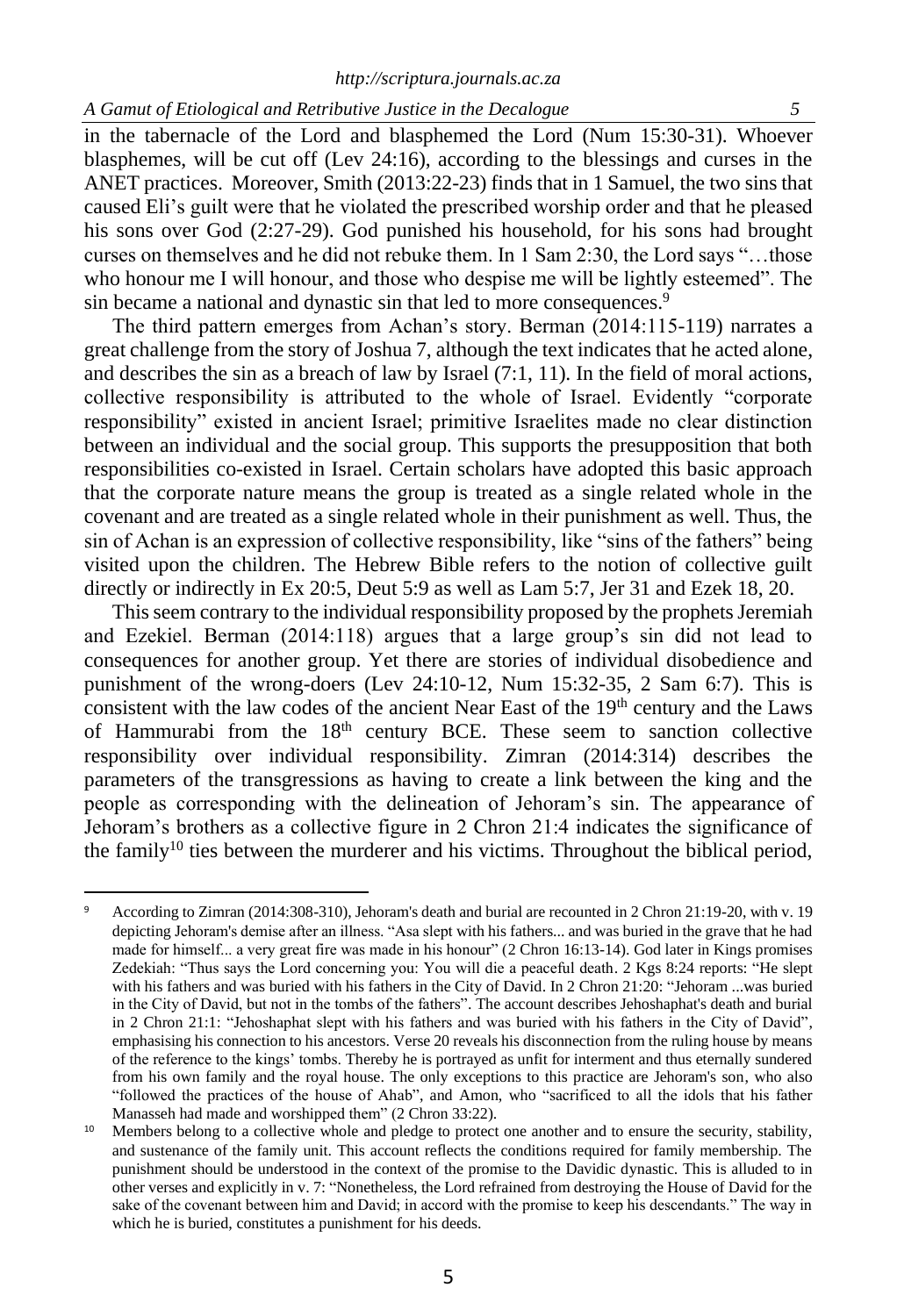brothers and sisters demonstrate common responsibility. This is derived from the notion of solidarity, where a person is not an individual. Similarly, in African theology, individualism has little or no room in communal living for the reason that human existence is for the benefit of the whole group.

Moreover, it is by the same covenant methods that ancient kings made their treaties binding on all, and blessings and curses were considered as reaching beyond the generation of the partakers. Berman (2014:118-119) looks to the vassal treaties of the ancient Near East, and explicitly rejects the notion of collective punishment for the sin of an individual. He said, this opposes the Late Bronze Age Hittite Ismerika Treaty; that "If within the land a single city commits an offence, you... shall defeat the city together with its men ... If within a city a single household (commits an offence), that household including its free men shall perish ... (If) a single man commits an offence; (he alone shall die)". Fortunately, this treaty of the  $8<sup>th</sup>$  century BCE sanctions collective punishment<sup>11</sup>, the way it is described in Joshua 7. Zimran (2014:318) observes the forms of dual punishment<sup>12</sup> from within and without (2 Sam 7:14-19). This ties the punishment closely to the sin, thus demonstrating that God judges based on the principle of "cause and effect". In other words, divine retribution is congruent with the law of cause and effect, but it is sometimes meted out to a group as well.

Retributive justice is God justifying the actions of humanity by either blessing or cursing the person or those involved. It has now been established that God can visit a person's sin upon their relations, either individually or corporately. This is the case because humans share their nature. In this research, sins of the fathers is not regarded as punishment transferred upon the children but a form of divine discipline, to show God's love for his people. Besides, it is when parents and their children fail to respect their oath and keep their side of the agreement, that God disciplines them. Retributive justice is portrayed as existing in two phases, individual and group: God disciplines those he loves either as an individual or as a group. However, collective and individual discipline coexisted side-by-side throughout the Old Testament; it was not a linear retribution which

<sup>&</sup>lt;sup>11</sup> Concerning individual or collective responsibility of a royal assassination, the vassal is warned. According to Berman (2014:318) the treaty does not require the entire city, let alone the entire people, to be punished for another person's guilt. On that note, the story of Josh 7 details an account of collective punishment for the sin of an individual, stating that Achan actions endangered the entire camp. God called for the sacred goods to be purged, so that Israel may benefit again from YHWH's divine fortified presence and blessings instead of retribution.

<sup>12</sup> The similarities between 2 Chron 21 and the divine pledge to David's dynasty, with those between Jehoram's punishment and the promise, bestow symbolic significance on his chastisement. Linguistically, rather than producing offspring from his own loins to ensure the continuation of the Davidic line, Jehoram is destined to lose the lineage. The form of his death thus directly reflects the conditions for membership of the royal family. It is possible to suffice with the link between deed and reward on the contrived linguistic level alone here. There was an agreement between Israel and YHWH. Hence, God's discipline was not based on their involvement in idolatry alone; an improper response to the Sabbath law was regarded as infidelity too, making God jealous. In Exodus the Sabbath is regulated by the priestly ideology of holiness and individual sanctity (perhaps post-exilic and prior to the second temple). God took a day (24 hours) to rest after the creation; possibly a **רַכָז**) day) points people to their past and connects them to their future. Brueggemann (2001:68) describes the Sabbath shift from creation to the exodus as addressing a new community which differs entirely from Ex 20 to Deut 5. It was an established community that was willing to live according to Yahweh's will. Biddle (2003:111) notes that labour was prohibited on the day but allowed for everyone in the family within the six days of the week; all were granted equal status on the seventh day, including slaves, visitors and animals. Thus personal/group acts are connected!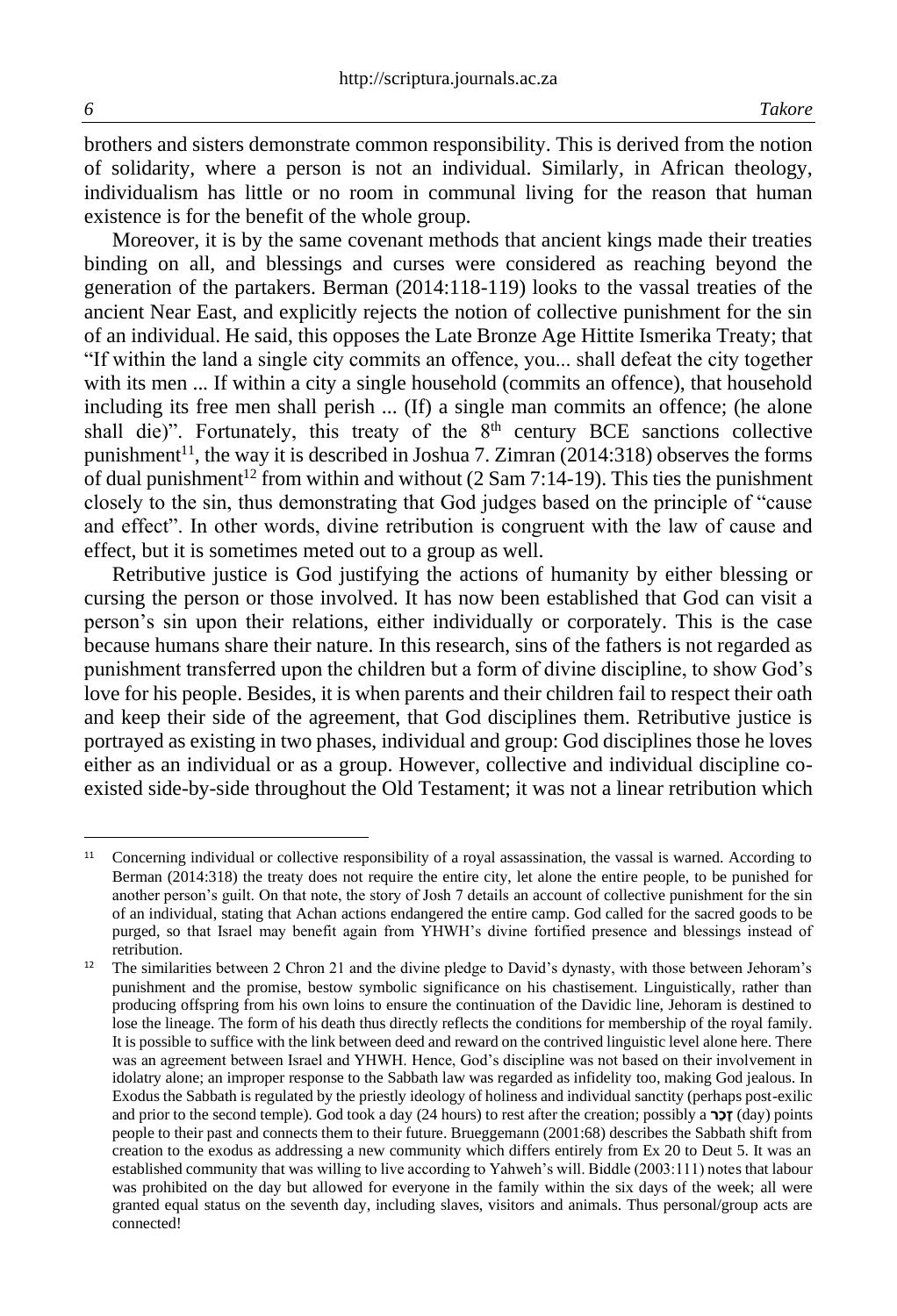changed from collective to individual responsibility, as most commentators interpret Ezek 18:2 and Jer 31:29. Covenant and holiness theology in divine-human relationships also indicate certain consequences for violators right from the time of covenant stipulation.

# **Theology of consequences of sins of the fathers**

It is now popular to say the best of African living is community life; it can be considered a good life where people consider others, their feelings and their dignity; the reason being that a person's happiness depends on how that person relates with others. Consequences of sin can result in a form of justice like discipline or blessings on either a person or group. Orobator (2009:61) explains that in a traditional African context, sin is a reality with great consequences for both the perpetrator and the community. This means that life is a shared reality which is maintained through family lineage in a community. Sin started on an individual level in Eden (Gen 3:6), but its corporate nature that affected the progeny cannot be denied. Migliore (2014:159-160) underlines the fact that the Eden event is narrated as a portrayal of the goodness of creation and not the history of sin. Its condition and injustices emanate from its corporation. This view of individualism and collectivism is interwoven and prevalent in ancient Israel and the ANE context, making the African practice similar to the biblical culture of communality. In this study, I indicate that the conception of the sins of the fathers has comparable connections with most African practices, especially the West African/Nigerian context. Similar interpretations of the outcomes of sin in Africa are expounded by Erickson (2013:550- 564) and some others, who state that the consequences range and depend on the divine judge.

- **a. Divine disfavour:** On more than one occasion, God hated his chosen people, writes Erickson  $(2013:550-553)$ ,<sup>13</sup> quoting Hos 9:15: "I hate them for their wrong-doing in Gilgal." Hate above means he distance himself from them, not valuing them as a result of their wrong-doing. Nel (2014:282-283) comments that sin leaves a mark on people and interrupts the relationship between God and his people. For most Africans, favour opens doors for blessings. There are various ways of settling cases of wrongdoing and of being guilty of what is forbidden. People use elders and families to dialogue to regain favour.
- **b. Guilt and shame:** It is honourable to bear a good name, as a sign of dignity and respect. Moral guilt and shame are due to iniquity before God. Guilt and shame affect relationships: they hid themselves in the garden for shame and guilt after eating the forbidden tree. According to Erickson  $(2013:552-553)$ ,<sup>14</sup> they were

<sup>&</sup>lt;sup>13</sup> "I will drive them from Zion and not any longer will there be love between us" (Jer 12:8). God hates the wicked: Ps 11:5, "he hates and dislikes wickedness". According to Prov 6:16-17 and Zech 8:17 the reason is that they first hated God and transgressed. Although he does not retaliate, he hates such behaviour, not the person or people. God's plan for dignity, honour, respect, love, trust and much more was replaced by fear, shame, guilt and seeking for hiding places (Gen 3:7-15, Isa 63:10, Lam 2:4-5). God's anger lasts for a moment and his favour has no end (Ps 30:5, Judg 2:14, Jer 10:24). Thus, he is a loving God who disciplines those he loves.

<sup>&</sup>lt;sup>14</sup> Feelings of inadequacy appear, leaving the spoiler lacking any moral ground. While good is beautiful, sin is ugly and shameful to society. Humankind, the crown of God's creative acts, gifted with life and personhood, are to dominate and rule the earth (Gen 1:28-31).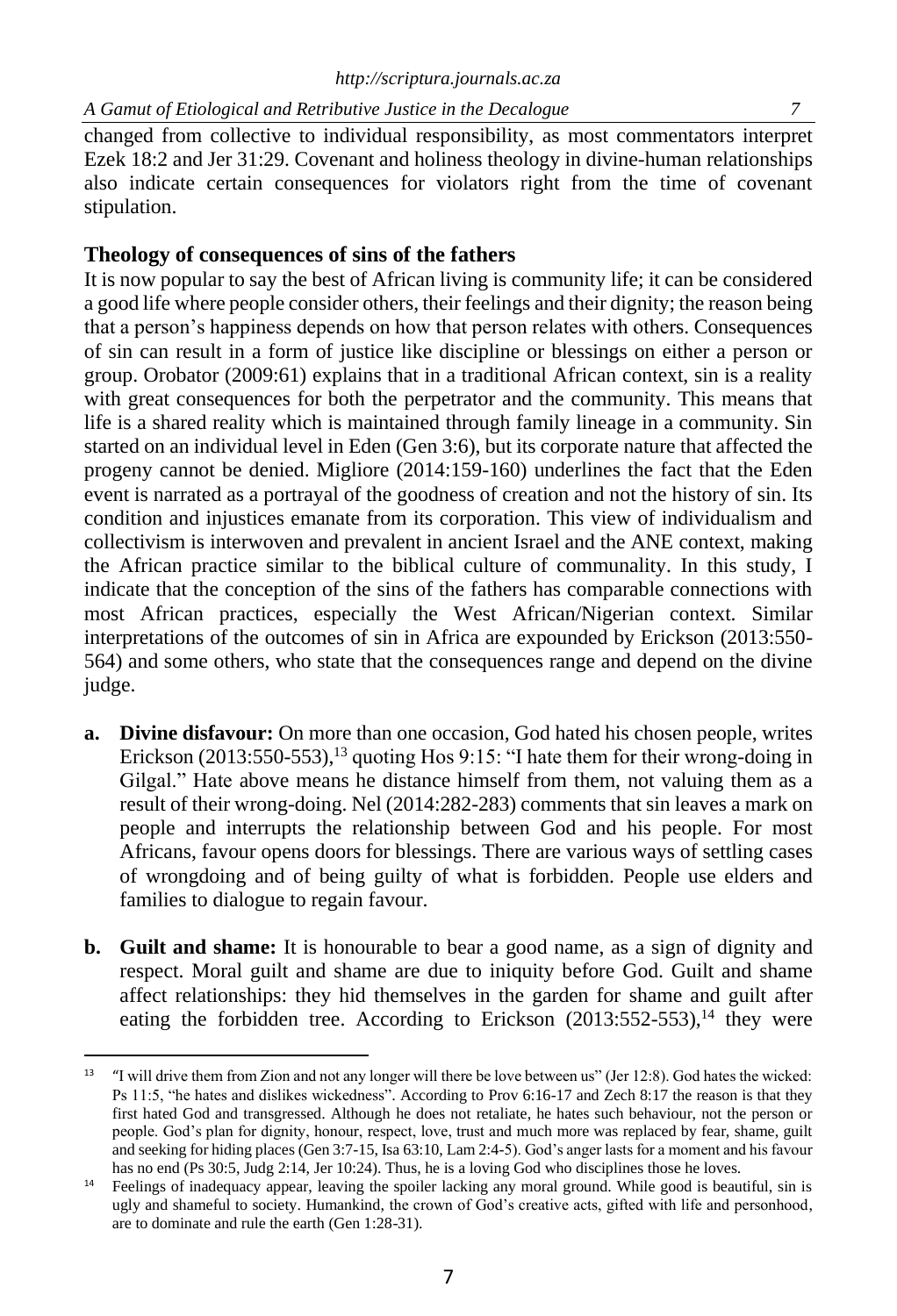subject to feelings of guilt for being wrong, for violating God's instructions (Lev 19). Nel (2014:282-283) agrees that sin leaves a sense of guilt and shame on humankind, and in some cases, it affects the society (Gen 26:10, Prov 30:10, Jer 2:3, 51:5). Guilt and shame become a scar.

- **c. Liability to be disciplined:** Humankind is liable to be punished. YHWH disciplined those he loved through exile and brought them back when they repented. Erickson  $(2013:554-557)^{15}$  explains sin as accountable upon the sinner, with divine justice shown through certain punishment to correct the people. On most occasions, prophets warned the exiles against idolatry so as not to fall under God's wrath. Nel  $(2014:282)$  adds that sin<sup>16</sup> provokes jealousy and irritates God, leading to divine retribution. Where the Creator is not regarded by creatures, it indicates the violation of the relationship, and indignity to the Creator.
- **d.** Sin, depravity and death: Death is one obvious end result of  $\sin^{-17}$  which destroys a nation and separates people. Erickson (2013:557-560) observes that God forbade Adam and Eve, but their failure led to the entire human depravity (Gen 3:16-19). The covenant and the Decalogue were given to guard against spiritual death. Nel (2014:283) explains that sin has the power to affect or to influence towards corrupt behaviour of an entire generation (Gen 6:5-8). The prophets affirmed that Israel was nationally regarded as evil (Jer 5:1, Mic 7:2). The wisdom books describe the universality of sin in Ps 14 and Eccl 7:20.
- **e. Enslavement of the people:** There are consequences of sin; internally it enslaves the culprit and externally it damages the relationship with God and other people. Nel (2014:283) notes that the resultant guilt of Adam's sin affected the earth (Gen 3:17- 19); instead of human happiness our ancestors brought calamity upon the innocent. Enslavement crept into the lineage, like Cain's murder of Abel and further lying to God in Gen 4; David taking Uriah's wife and planning to have him killed in 2 Sam 11, and Abraham repeatedly lying in Gen 12, 20 and 26:6-11.

<sup>&</sup>lt;sup>15</sup> It may seem inappropriate for God to be hostile in the light of his loyal love and covenant faithfulness to his people. God's retributive justice is intended for rehabilitation and correction, which is why it is not punishment, but discipline (Gen 9:6) of individuals or corporate community. The crimes of the fathers became a propensity for children imitating their parents' failure, and such trends are likely to continue in the future, causing more indignity. In Isa 1:24, 61:2, 63:4, Jer 46:10, and Ezek 25:14, God's retributive dimensions are found. In Ps 94:1, God is an avenger, in Sodom and Gomorrah the community was affected, and in Gen 6:1ff only Noah and his family were saved. Divine retributive justice functions for individuals and also collectively (Ps 95:8-11). In Josh 7 Achan's family were affected by a person's sin, in Ps 119:71 God again disciplines those he loves.

<sup>&</sup>lt;sup>16</sup> In 2 Sam 12:10-12 David learnt about the repercussions of his wrong-doing for his family (Amnon raped Tamar, Absalom killed Amnon to restore his sister's honour, later Absalom revolted against his father, David). Likewise, Orobator (2009:62) notes the experience of sin in Africa occurring within a wider context of life; sin embraces the world that is yet-to-be-born, the living, the living dead as well as the animals and plants in the world of nature.

<sup>&</sup>lt;sup>17</sup> Similarly, parents' sins do not just leave a scar on future generations but stifles their progress and prevents healthy relationships. Unlike the Pelagian view, the Calvinists seems to be right, arguing that sin led to death, and that death was not created from the beginning, as Pelagius presumed. "They hid themselves and became separated from their God." Death here is not just physical murder, but also spiritual death, the killing of the dignity and the relationship that exists with YHWH by breaking the covenant, failing to show or receive mutual loyalty and respect.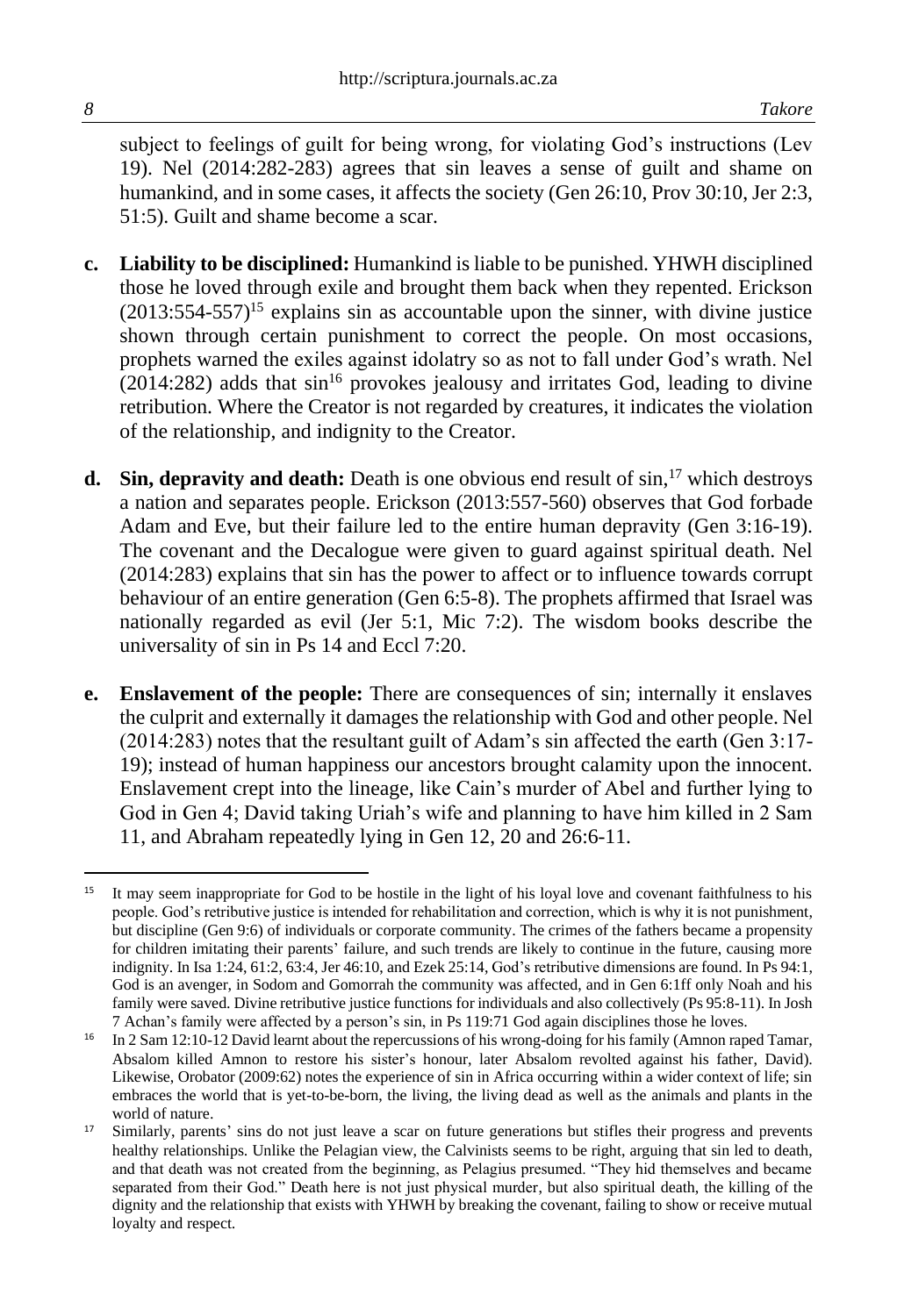The consequences of sin extend beyond family and leave a lasting scar of shame and guilt on members of a group. This becomes a stigma on those affected, including the past, present and future members of the family/clan. In many West African communities, ancestors are believed to be holy, and their family presents them as righteous and upright, even if such ancestors are known to have sinned and to have become a symbol of disgrace. They are revered as spiritual helpers before God. Positively this practice encourages dignity, but on the other hand, it stigmatises people and creates class differences like the younger white South African who were not born during the apartheid but are made to bear the pains in recent times. They are innocent of whatever their parents committed that was called the apartheid, but they are accused in our days. Maintaining dignity was part of African practices until colonialists declared such practices barbaric and immoral. Honour and shame practices were a human dignity practice in most African cultures.

The children grow up to respect the elders (male or female), the community respects their leaders and keep the law. The people are united under the umbrella of their culture and the centre grows stronger daily. Human inferiority is foreign to African cultures, except those that chose shame. Africans treat shame and defiance just as God punishes sin. The ideology is to discipline, correct and restore them to God. In this regard, there are two important contributions of this research, which has now addressed the problem of the research.

#### **Etiology and motives of justice**

Punishment of the children emanates from failure to keep the covenant; it is not a form of judgement; it was stipulated as a response and part of the covenant. Hence, while other scholars see such punishment as visited upon the innocent, am of the opinion that YHWH only disciplines as a loving God, a form of correctional measure for his people. When parents reprimand their children, they do so in love with the aim of correction, not rejection. God's intention was to restore his people to himself, in the same way that a loving mother will. In this research, both corporate and individual responsibility are regarded as a form of discipline for sin. Both forms of responsibility existed together in biblical history. Any form of divine retribution is a response to sin, twofold in nature in terms of its consequences. Viewing the dual character of human responsibility – as both individual and simultaneously corporate – removes the confusion regarding justice around the idea of the sins of the fathers. There are still individual as well as collective repercussions to our actions, as immanent human depravity is personal and also collective. However, individual responsibility continues to be plausible in the light of incidents where retribution was separated from ancestors in Deut 24:16, Ezek 18 and Jer 31.

It is relevant for Africans to take note of these examples of ancestors. Israel repeatedly violated the existing agreement with their God, making the consequences to their transgressions lawful, prompting YHWH to enforce divine justice/retribution upon them to the third and fourth generation. In the same way, parents' misbehaviour in most African communities is believed to have great consequences for following generations. One can conclude that corruption (in Africa) may pile up future punishment for generations unborn, if we do not resolve to change. The guilt and shame or honour and dignity of an African/Nigerian will affect every relation in the family and clan. The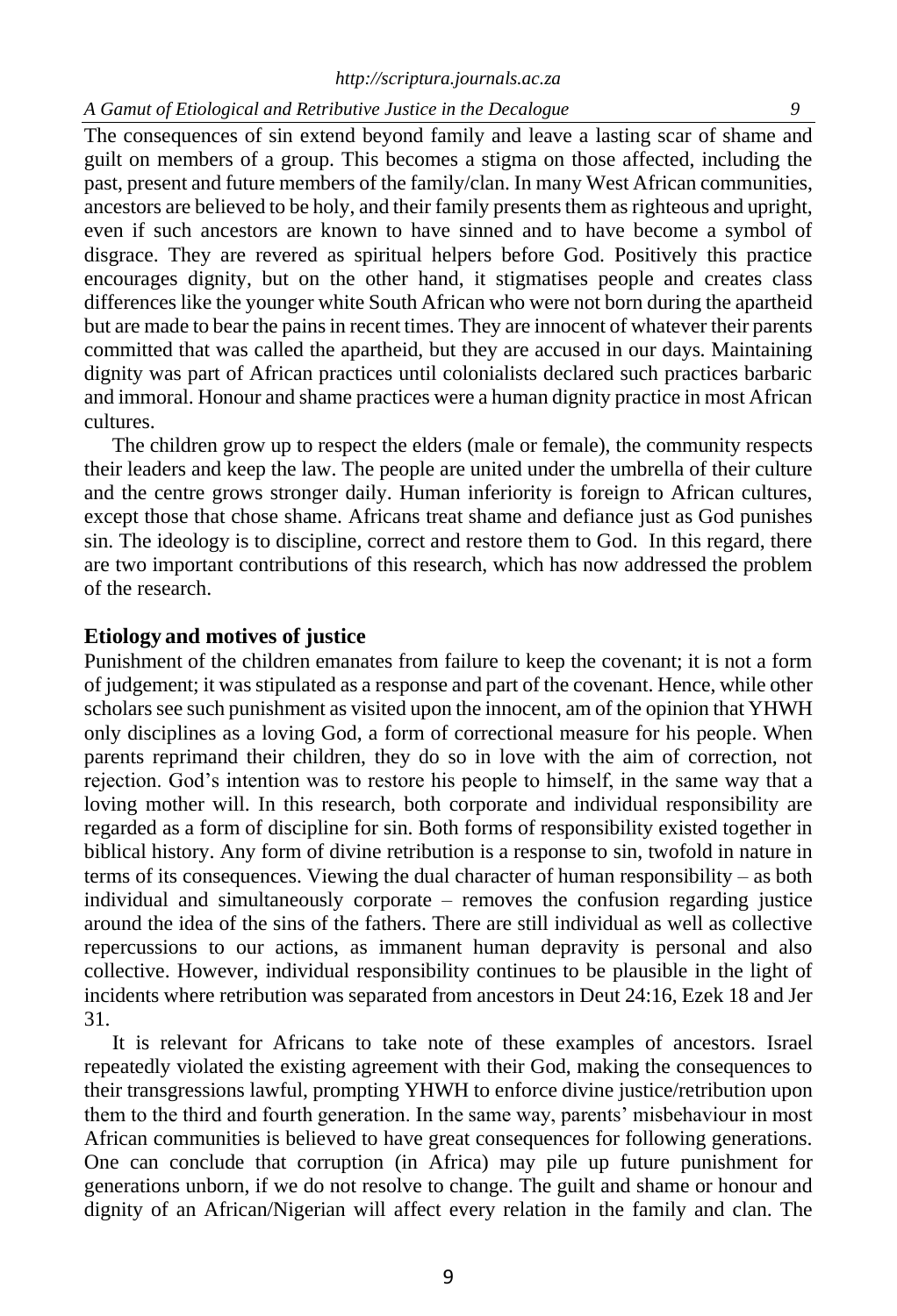theology of "sins of the fathers upon the children" is thus regarded as significant in terms of an African perception of ancestral misbehaviour. It is against this background that "sins of the fathers" impedes community development. Gonzales (2012:385) points out that Moses' intension was to inspire his readers by the good examples of faith and obedience portrayed in the patriarchal stories. Accordingly southern Kaduna (in Nigeria) cultures called for positive examples, especially by parents, to avoid punishment. Sins of the fathers could be defined as the violation of rights and the inability to meet the demands of the time, which then affects their children. In other words, sin is a violation of what is right and the adoption of what is wrong for a society. Our ancestral sin is believed to have affected the children when they fail to meet the community's expectations in our times.

The second important aspect of the etiological nature of divine retribution is the motivation for the Sabbath in the meta-narratives (Deut 5 and Ex 20) which served as the broader context of the story behind the Decalogue. Deuteronomy is non-priestly and covenantal (placed as late pre-exilic to exilic), but Exodus is priestly (placed as late exilic to post-exilic). Deuteronomy used Israel's exodus as the motivating factor, while Exodus used creation and the *imago Dei* as the Sabbath<sup>18</sup> motivation. The people were encouraged either to "remember" or to "observe" the Sabbath, in different contexts. The covenant people for instance were urged to observe the Sabbath (Deut 4:45) in the Deuteronomistic context, with the knowledge of the exodus supporting the motivation. Thus, the narrator(s) referred Israel to their liberation to indicate the significance of YHWH in their life, history and worship.

#### **Conclusion**

It is imperative that the indictment of sin indicates a continuation of punishment directed at the one responsible as well as those related to the culprit. This indicates both group and individual retribution as divinely acceptable options. Although this contradicts the popular "individualistic" judgement where only the sinner is punished as in Gen 18:25- 26, Jer 31:29f and Ezek 14:12-20. The issue is that at some points YHWH punishes individuals while in other instances he applies corporate or group retribution. In cultic sacrificial systems, an individual in a family or community is always regarded as one living entity, not as a self-sustainable independent personality. Ro (2011:412) confirms this with intergenerational transmission of punishment as divine in the Decalogue (Deut 5:9b-10 and Ex 20:5b-6). Meyer (2015:435) clarifies Lev 17-26 as an addition to the priestly text made by a later generation of priests. He regards Lev 1-16 as part of P,

<sup>18</sup> McConville (2002:128) affirms that the Sabbath was to be treated as a festival, observed with a strong connection between Israel's creation and their deliverance from Egypt. Exodus informs the festival calendar, which guided the Jubilee (Lev 25). The celebration was in honour of their restoration, as a society. In Cooley's (2014:189-191) words, the first six indications occurred in a structure describing YHWH's mandate to his people while the seventh was a request of the Psalmist (19:8-11). The origin of the days is described through the rest ideology and the theology of cessation in Gen 1, where God used six days for work and the seventh day to rest. In Israel's experience the seventh day was created as a day for the Lord, seemingly enacted by the priests' theology to commemorate God's creation in Exodus. The Torah influences the Sabbath. Cooley (2014:189-191) notes its composition as "septenary seventh-day-circle" which traces the beginning of the Sabbath calendar to Gen 1. The narrative calculated the calendar year indirectly to be 52 weeks of a seven-fold pattern, as in Ps 19. Although the Psalmist did not refer to the seventh day as the Sabbath day, the priests inserted it to fit their holiness theology, indicating holiness to God in Levitical and Priestly activities in the cosmos (Ps 19), and thus observing the Sabbath from sunrise to sunset.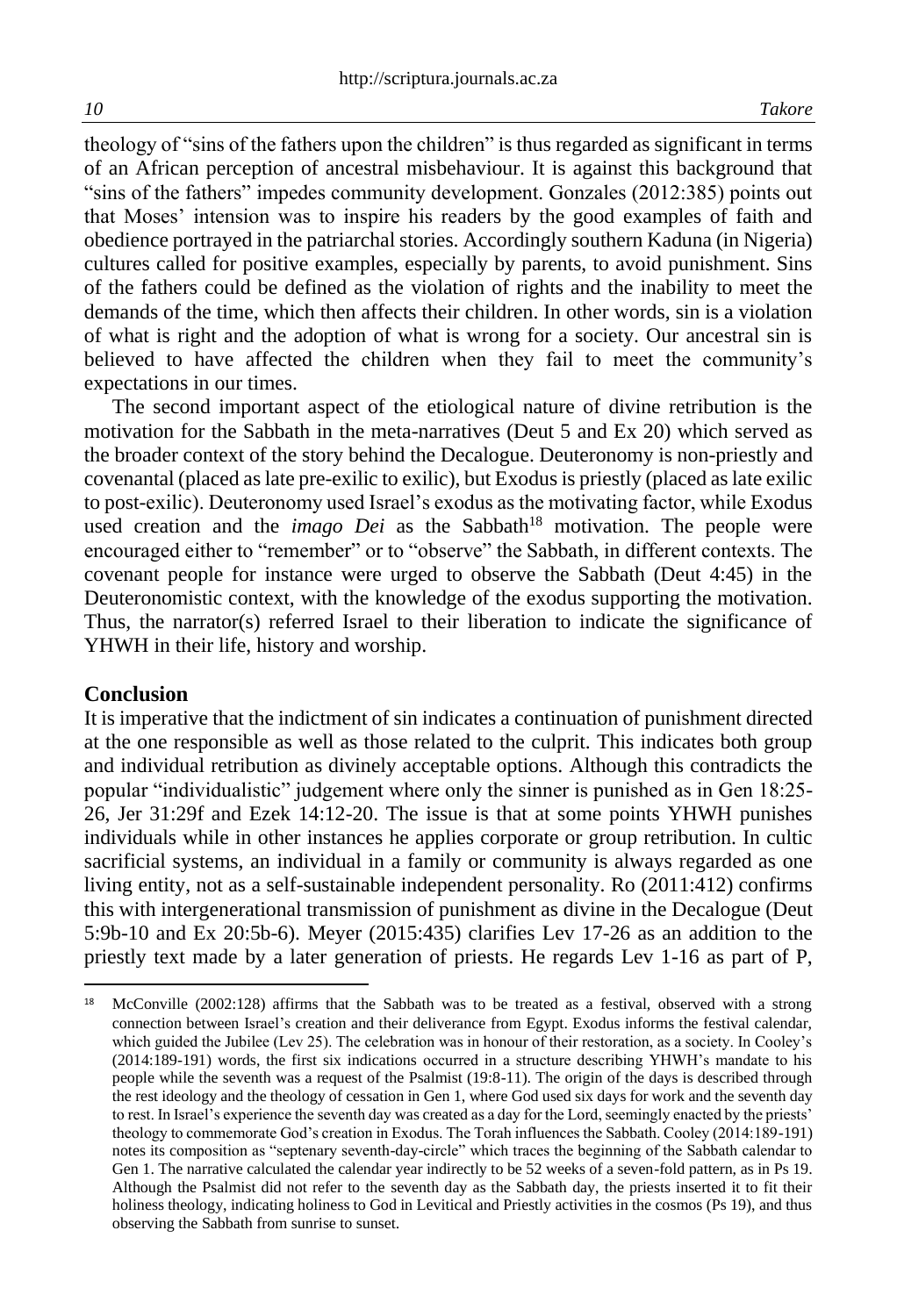indicating that the authors of P were acquainted with Lev 17-26, regarded it as postexilic and saw a land theology in the text. Similarly, this ideology began from creation, where an unholy king in Egypt refused the request of a holy God, until he and his people faced the "ten plagues". Then the holy God preserved his people through the Passover, and the people responded with their sacrifices<sup>19</sup> of respect, love and loyalty to YHWH. Again, these refer to group retribution but do not erase the fact that there were times when YHWH reprimanded individuals. The breaking of the laws of worship by one, affects all, and so are blessings accorded by the same principles.

# **BIBLIOGRAPHY**

- Andrews, J.A. 2011. Original sin and the scandalous nature of existence. *Journal of Theological Interpretation* 5/2:231-250.
- Avioz, M. 2013. Divine intervention and human error in the Absalom narrative, *Journal for the Study of Old Testament* vol. 37/3:339-347.
- Berman J. 2014. The making of the sin of Achan Joshua 7, *Biblical Interpretation* 22:115-131.
- Biddle, M.E. 2003. *S &H Bible commentary: Deuteronomy*. Macon, Georgia: Smyth & Helwys Pub. Inc.
- Brueggemann, W. 2001. *Abingdon Old Testament commentary on Deuteronomy*. Nashville: Abingdon Press.
- Cooley, J.L. 2014. Psalm 19: A Sabbath Song, *Vetus Testamentum* 64:177-195.
- De Beer, W.V. 2014. Being human, becoming like God: Patristic perspectives on humankind. *Journal of Theology for Southern Africa* 148:65-82.
- Duke, R.K. 2015. Visiting the guilt of the fathers on the children: Is God immoral? *Evangelical Quarterly* vol. 84/4:347-365.
- Erickson, M.D. 2013. *Christian Theology.* 3 rd ed. Grand Rapids: Baker Academic.
- Fitzpatrick, J. 2009. Original sin or original sinfulness? *New Blackfriars* vol*.* 90/1030:701-717.
- Gonzales, R.R. Jr. 2012. Faults of the fathers: The spread of sin in the patriarchal narratives and its implications. *Westminster Theological Journal* 74:367-386.
- Holloran, Nathan S.J. 2012. Evolution and the nature and transmission of original sin: Rahner, Schoonenberg and Teilhard De Chardin. *Colloquium* 44/2:177-192.
- Levinson, B.M. 2008. *Legal revision and religious renewal in Ancient Israel*. Cambridge: Cambridge University Press.
- McConville, J.G. 2002. *Apollos Old Testament commentary on Deuteronomy*. Eds David W. Baker and Gordon, J. Wenham. Leicester and Illinois: Apollos and InterVarsity press.
- Meyer, E.E. 2015. People and land in the Holiness Code: Who is YHWH's favourite? *OTE* 28/2:433-450.

<sup>&</sup>lt;sup>19</sup> They lived like an organism, one but with various parts functioning for a whole. Thus, during the monarchy in the early temple period, no one was allowed to enter the temple with iniquity in their heart or body, they had to be purified by the priests at the entrance of the temple to declare them holy. The reason being that YHWH hates sin and loves to see them relate to him in righteousness, thus group retribution is an applicable method of discipline.